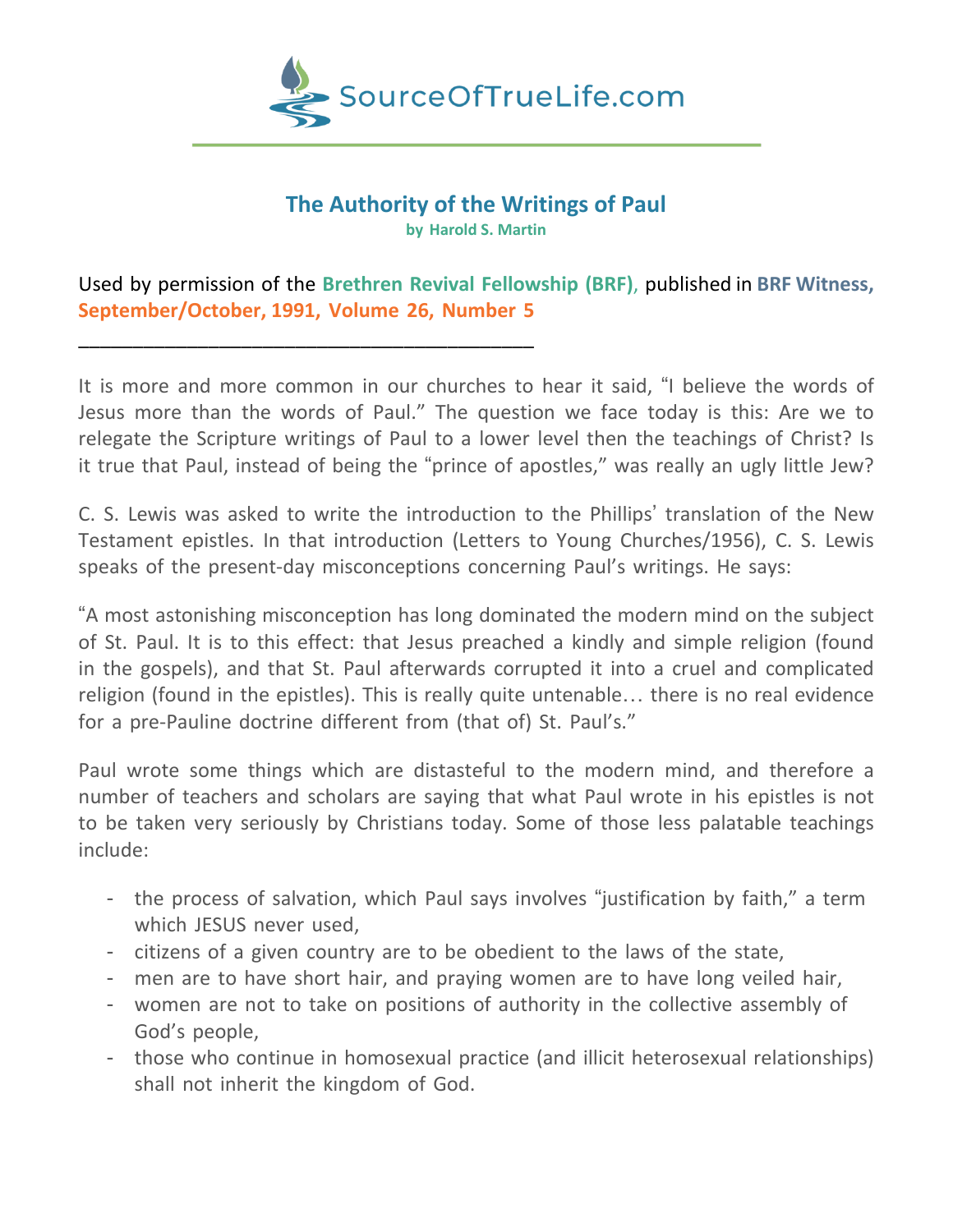Largely because of these (and other) "hard sayings," many (with a sense of pride) are saying, "We go by what Jesus says, not by what Paul teaches." And because of these "tough teachings," Paul is looked upon, as some describe him –"an ugly little Jew"–a man who was bound by the culture of his time. And to give examples of these attitudes which are commonly held about the Apostle Paul, we note the following two quotesone from a totally secular source, and the other from literature used among our Church of the Brethren youth:

**1)** The religion page of *Newsweek* magazine (February 29, 1988) says, "A new generation of Scripture scholars is challenging many of the commonplace assumptions about who Paul was and what his teachings meant." The writer says that recent information indicates that Paul was a "counselor who never expected that his ad-hoc advice would become sacred Scripture… scholars now tend to de-emphasize Paul's admonition to women to 'be silent' in church **(I Cor. 14:34),** as a relic of his Jewish background." (These sentences are found in the article entitled, "How to Read Paul, 2,000 Years Later").

**2)** In a study of the Corinthian Letter, found in the *Youth Bible Series*, used by the Church of the Brethren in conjunction with the United Methodist Publishing House, the following words are found: "Paul said women have a lower position in the church since they are secondary to men. Here again (Paul) reflected ancient tradition. He said the woman is created to serve man; she should show this by wearing a veil and long hair. …(Paul) reflects a negative view of women which he had gotten from the Jewish interpretation of **Genesis 2** …His stress on the subordination of women is extreme. Paul is custom bound in his discussion of women in the church. He is a product of his time…Because he reflects the custom of considering women inferior to men, his counsel to the Corinthians is contrary to the essential spirit of Christianity."

In light of the above teachings, which are held commonly in many parts of the Brotherhood, it is no wonder that we have to develop strategies to keep young adults in the Church of the Brethren! (For plans regarding young adults in the Church of the Brethren, see the *Minutes of the 1990 Annual Conference* in Milwaukee).

The question of Paul's authority is an important item for every Christian. The epistles of Paul have shaped the faith of Christians for nearly 20 centuries, and if Paul was merely writing his own opinions about life here and the life hereafter, then we had better start to search for a more reliable source of information than what we find in the New Testament. Notice three facts: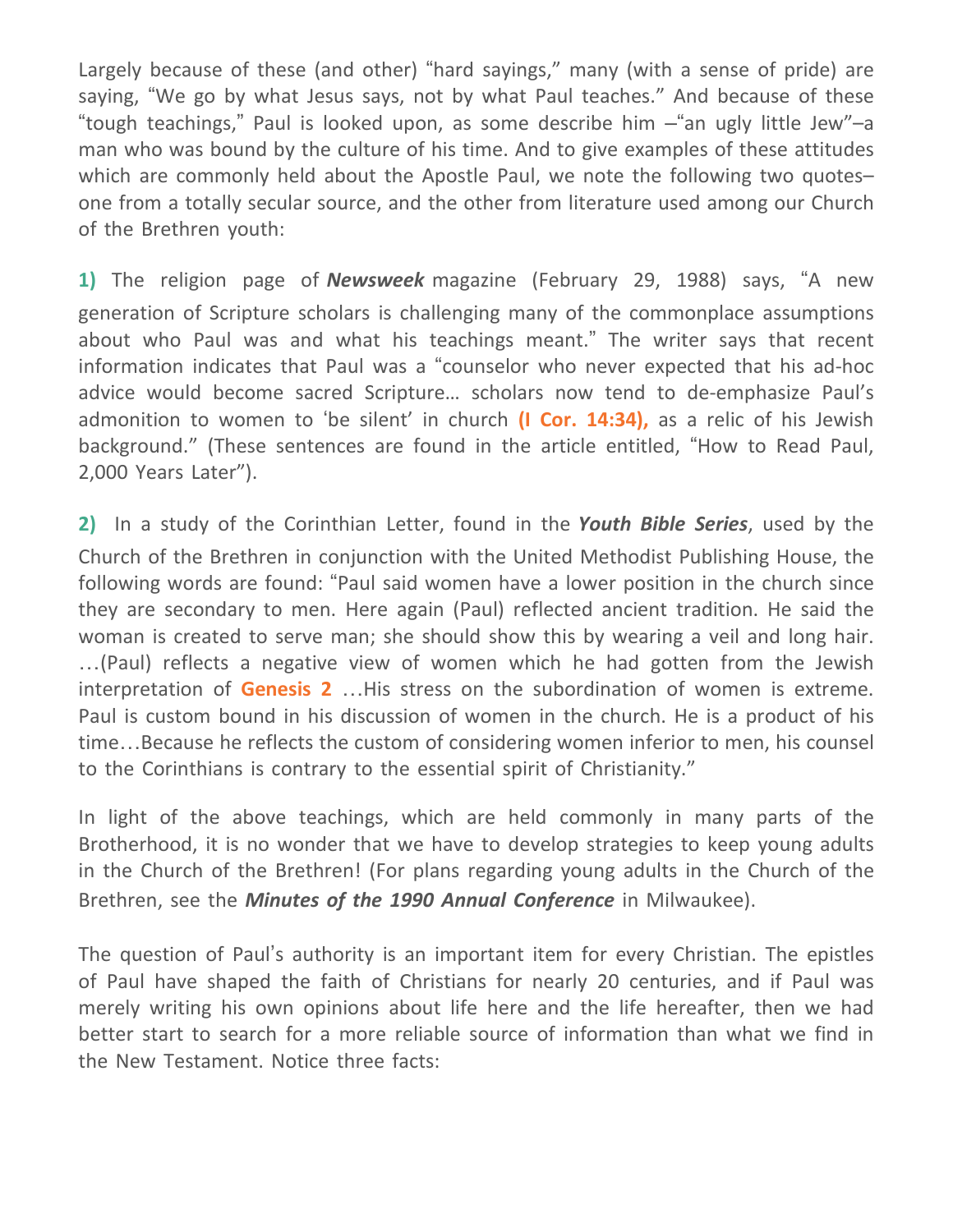## **1. THE STATEMENTS OF JESUS**

Jesus spoke to his disciples just before His suffering and crucifixion (recorded in **John 14,15, 16),** and told them some important things before they were confronted with the crisis of the Cross. Among the instructions which Jesus gave to the apostles, was a preauthentication of the entire New Testament. **John 14:26 and John 16:13** are the key passages. In those two portions of Scripture Jesus promised that He would send the Holy Spirit (who will do three things):

**a)** "bring to your remembrance all that / have said to you"–that is, events associated with the life and death of Christ as we find them in the Gospel accounts.

**b)** "will teach you (explain to you) all things"-that is, the Holy Spirit will give you an interpretation of the historical facts as we find them in the Epistles.

**c)** "will show you things to come"–that is, the Holy Spirit will show the great events associated with the end of the age, as we find them in the Revelation.

Jesus promised these things to His apostles just before His death, resurrection, and ascension into heaven. And so the New Testament is not a record based on the fallible memories of the human apostles, but the entire New Testament contains the truth which is a revelation of the infallible Holy Spirit. This promise of the Holy Spirit's oversight includes the epistles of Paul. Jesus said to the apostles, just before He ascended into Heaven, that what they recorded would be superintended by the divine Comforter, the Holy Spirit. Thus what the apostles wrote was pre-authenticated by Jesus.

## **2. THE WITNESS OF PETER**

In **2 Peter 3:15-16,** the Apostle Peter speaks of the longsuffering nature of God and says that Paul also wrote about this subject in his epistles (see **Romans 2:4**). Then Peter says, "There are some things in them (in Paul's epistles) hard to understand, which the unlearned and unstable twist to their own destruction, as they do also the other scriptures" **(2 Peter 3:16).**

Notice that Peter considered the letters of Paul a part of the "scriptures"–the Godinspired sacred writings. And Peter refers to those who quibbled about the authority of Paul's writings as being spiritually illiterate and undependable! The Revised Standard Version says they are "ignorant and unstable." This is an important insight which tells how the early church viewed the writings of Paul and the other apostles.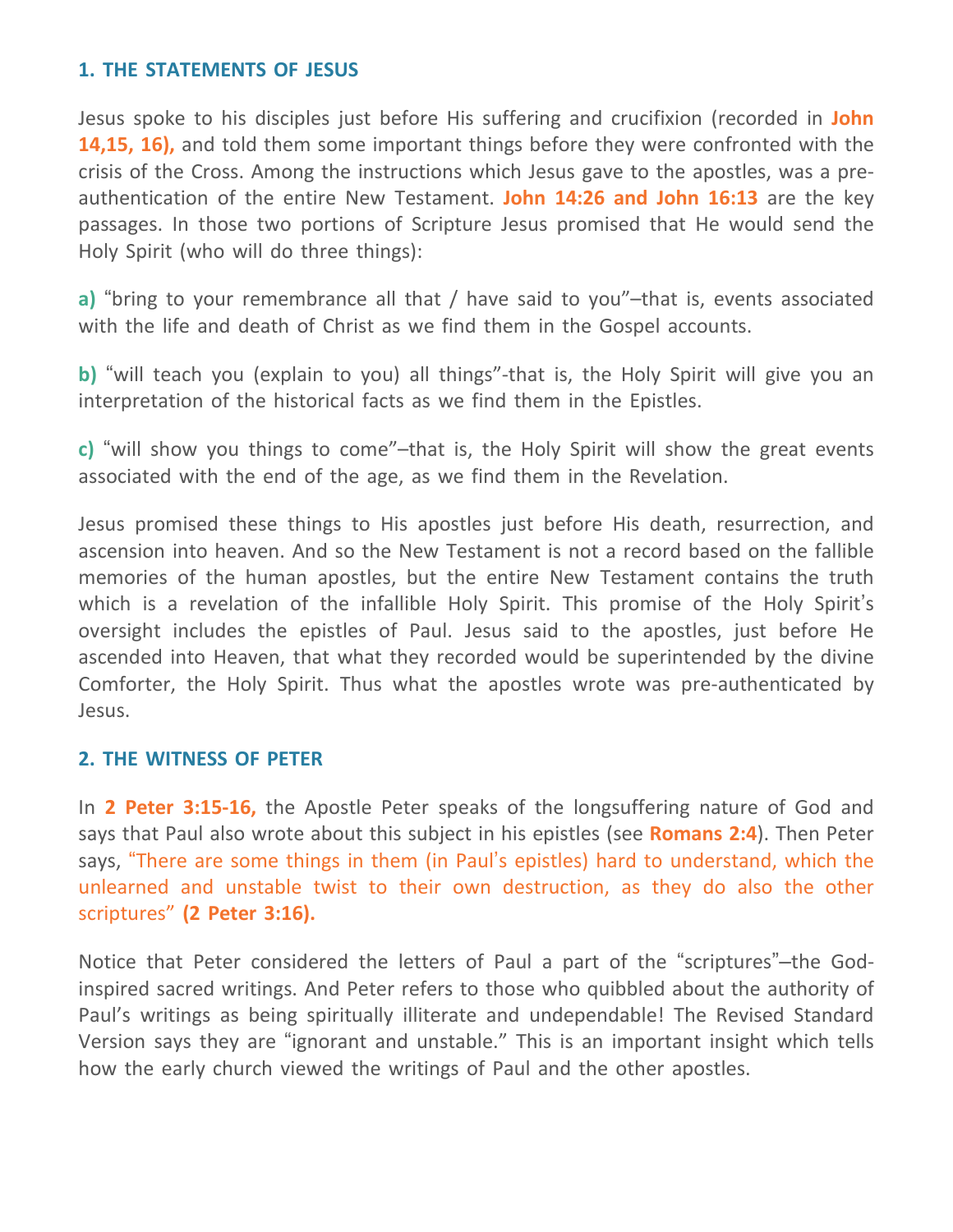Paul's letters were placed on a par with "the other scriptures." What Paul had to say was accepted as the Word of God. Christian writings (including Paul's letters) were being read in churches (alongside the Old Testament), and these were rated as equal in value to the Psalms, the Pentateuch, and the Prophets.

## **3. THE TESTIMONY OF PAUL**

The Apostle Paul himself claims divine inspiration for his writings. The Gospel which Paul preached was not of human origin, but it was received directly from the Lord. He says, "For I would have you know that the gospel which was preached by me, is not according to man. For I neither received it from man, nor was I taught it, but I received it through a revelation of Jesus Christ" **(Galatians 1:11-12).** This is an emphatic statement which insists that Paul's message is completely divine in nature. He received it as a direct revelation from Christ, not as a tradition handed down from the past.

Another aspect of Paul's own testimony is found in **1 Thessalonians 2:13.** In the first letter Paul ever wrote to a new congregation, he thanked God that the message he preached was accepted "not as the word of men, but as it is in truth, the word of God." The New Revised Standard Version says, "When you received the word of God that you heard from us, you accepted it not as a human word but as what it really is, God's word." Paul was conscious of the fact that the authority by which he spoke was divinely imparted.

Still another aspect of Paul's testimony is found in **1 Corinthians 14:37.** The testimony of Paul is this: "The things which I write to you are the commandments of the Lord." That is a strongly worded statement about Paul's authority as an apostle. Paul claimed that everything he taught about God, about the Gospel, and about the church–was God's own teaching. The things which I write unto you, says Paul, are the commandments of the Lord.

And so, we see that all these sources — the statements of Jesus, the witness of Peter, and the testimony of Paul–are evidences that Paul's authority came from Christ. What Paul conveyed to the church through his preaching and writing is indeed trustworthy, and we had better pay attention to what he says.

There is one frequently misinterpreted passage. It is found in **1 Corinthians 7:12,25.** In **1 Corinthians 7,** Paul gives some answers to questions which the Christians at Corinth had asked him about singleness and marriage–and then in verse 10 of the chapter, he says, "to the married, I give charge, not I, but the Lord: A wife should not separate from her husband." There is no problem with that statement; it is a quote from the Lord Jesus. But in **verse 12,** Paul says, "But to the rest speak I, not the Lord"-(and Paul goes on to make the statement) "if any brother has a wife who does not believe, and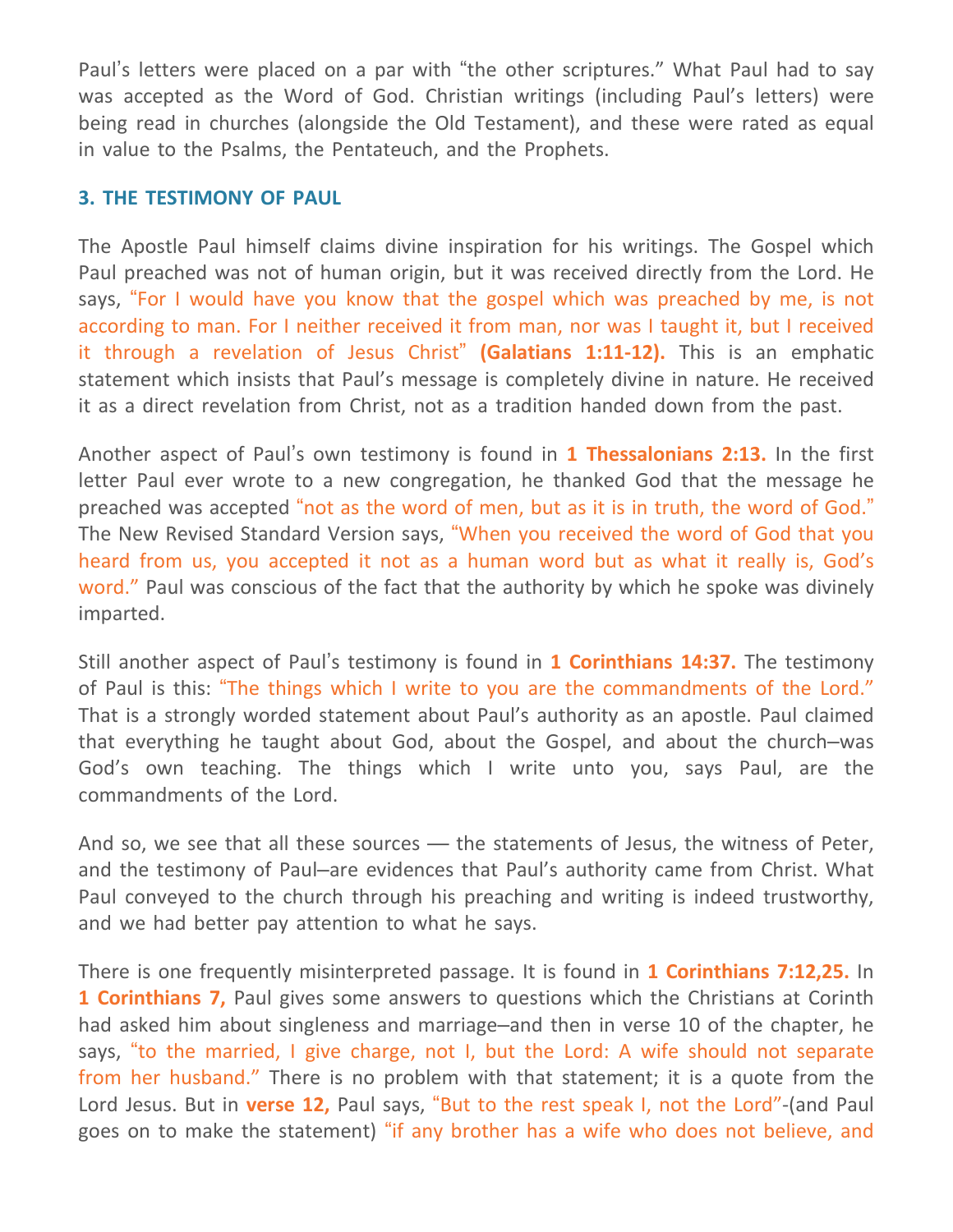she is willing to live with him, let him not divorce her." And in **verse 25,** Paul says, "Now concerning virgins, I have no commandment of the Lord; yet I give my judgment as one who has obtained mercy of the Lord."

Some say that the instructions of **1 Corinthians 7** are merely Paul's private opinions and are not a part of the authoritative Word of God. After all, Paul says, "But to the rest I say, not the Lord…" **(verse 12).** And concerning the unmarried, "I have no command of the Lord, but I give my judgment…" **(verse 25).**

But keep in mind that the contrast here is not between inspired teaching which God gave, and uninspired ideas which Paul was presenting, as some have wrongly supposed. In **verses 10-11,** Paul is repeating in essence something already taught by Jesus (recorded in **Matthew 19:3-5**), but in **verses 12, 25,** Paul is dealing with a situation not covered by our Lord's specific teaching. When Paul says, "To the rest speak I, not the Lord" — he is not suggesting that his command is any less inspired of God-than what he had quoted from the words of Jesus. These words are not a denial of inspiration nor an indication that Paul is only giving his own human opinion. (He is simply saying that there are no direct words from the lips of Jesus on the subjects of **verses 12 and 25**). In fact, instead of disclaiming divine inspiration for what he writes, Paul states the teaching in **verse 25,** and then actually claims for his own words, the same authority as for the words of Christ himself. In **verse 25,** he concludes, "But / give my opinion– (but finish it)–as one who by the Lord's mercy is trustworthy" (quoted from the RSV).

Picking apart the Scriptures has become a cherished pastime for some modern theologians. A favorite sport these days is to shoot down the authority of Paul. It is often said that the words of Jesus are after all more important, and therefore more binding, than the words of the Apostle Paul.

But think for a moment! How do we know what Jesus said? Jesus never wrote a book; He didn't write the Gospels. It is the Gospel "according to" Matthew, and "according to" Mark, and "according to" Luke, and "according to" John. Matthew and John were apostles. Mark and Luke were Paul's helpers. They wrote what Jesus said. Jesus didn't write it. And where did they get their information?

There are three ways by which the writers were able to record the words of Jesus:

- **1)** from personally hearing many things that Jesus said
- **2)** from writing down what others told them He said

**3)** and some of Jesus' words were revealed directly to them by the Holy Spirit. (For example, there is no way that anyone could humanly ever know the words that Jesus